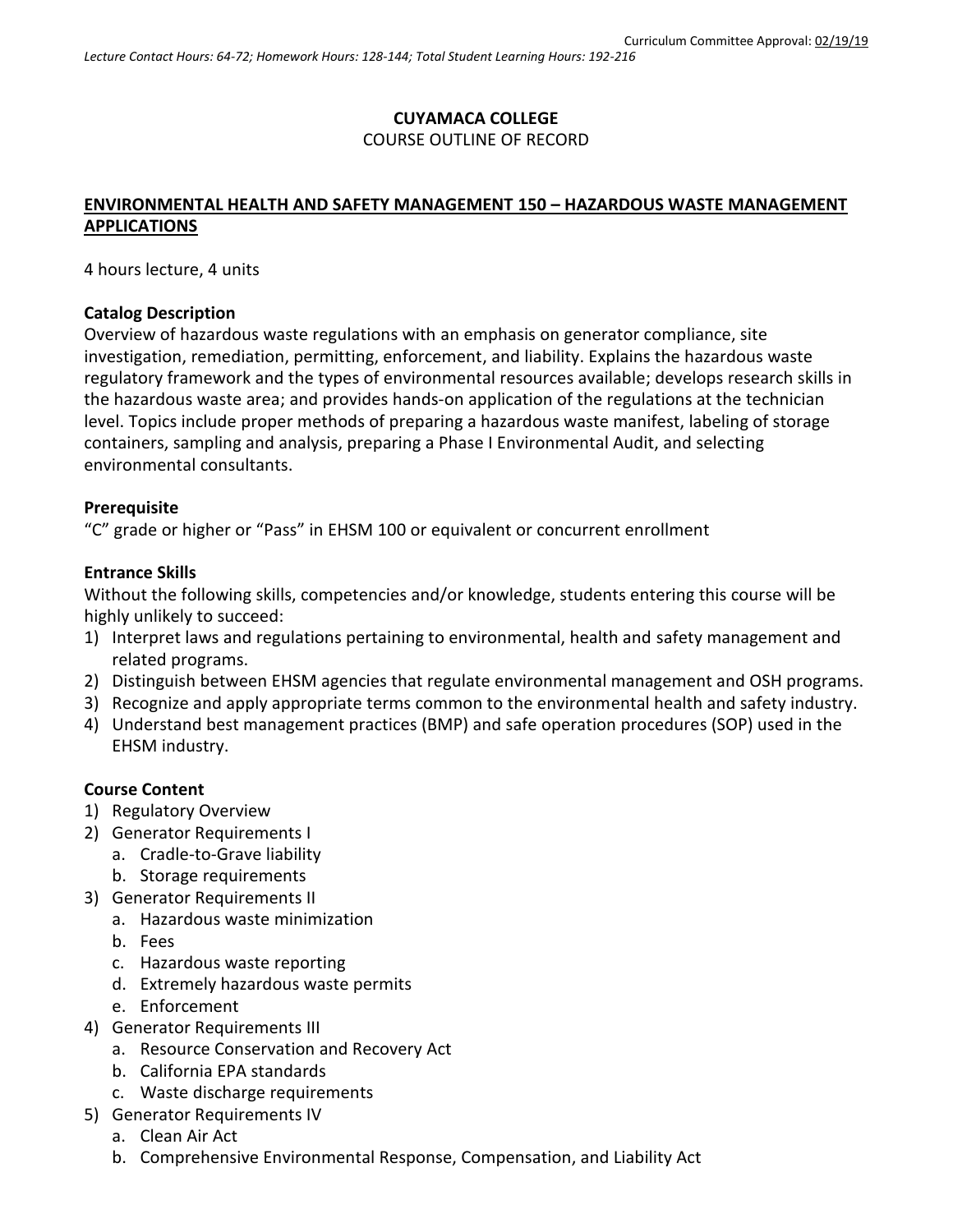- 6) Transportation, Treatment and Disposal
- 7) Superfund
- 8) Site Mitigation
- 9) Sampling and Analysis
- 10) RI/FS Process
- 11) Special Topics
	- a. Permitting
	- b. Infectious waste
	- c. Household hazardous waste

## **Course Objectives**

Students will be able to:

- 1) Describe the characteristics of hazardous wastes.
- 2) Describe hazardous waste generator management requirements and limitations.
- 3) Define hazardous waste specifications for handling, treating, storing and disposal.
- 4) Distinguish appropriate terms common to the hazardous management for industry.
- 5) Compare and contrast federal, state and local hazardous waste standards, regulations and laws.
- 6) Describe agencies that regulate hazardous waste management and compliance.
- 7) Apply hazardous waste management techniques in compliance with federal. State, and local regulations
- 8) Identify hazardous waste requirements.

# **Method of Evaluation**

A grading system will be established by the instructor and implemented uniformly. Grades will be based on demonstrated proficiency in subject matter determined by multiple measurements for evaluation, one of which must be essay exams, skills demonstration or, where appropriate, the symbol system.

- 1) Exams and quizzes which measure students' ability to describe the characteristics of hazardous waste and explain hazardous waste regulations including generator compliance, site investigation and remediation, permitting, and enforcement and liability.
- 2) Research paper and oral presentation which measures students' ability to integrate the principles of hazardous waste management and regulatory framework through the evaluation of current hazardous waste requirements.
- 3) Exercises which measure students' ability to apply appropriate methods of preparing hazardous waste for offsite disposal including sampling and analysis, preparation of Phase I Environmental assessment, and adherence to proper labeling and storage container requirements.

## **Special Materials Required of Student**

None

**Minimum Instructional Facilities**

Smart classroom

## **Method of Instruction**

- 1) Lecture and discussion
- 2) Projects

## **Out of Class Assignments**

- 1) Reading assignments
- 2) Writing assignments
- 3) Projects
- 4) Reports